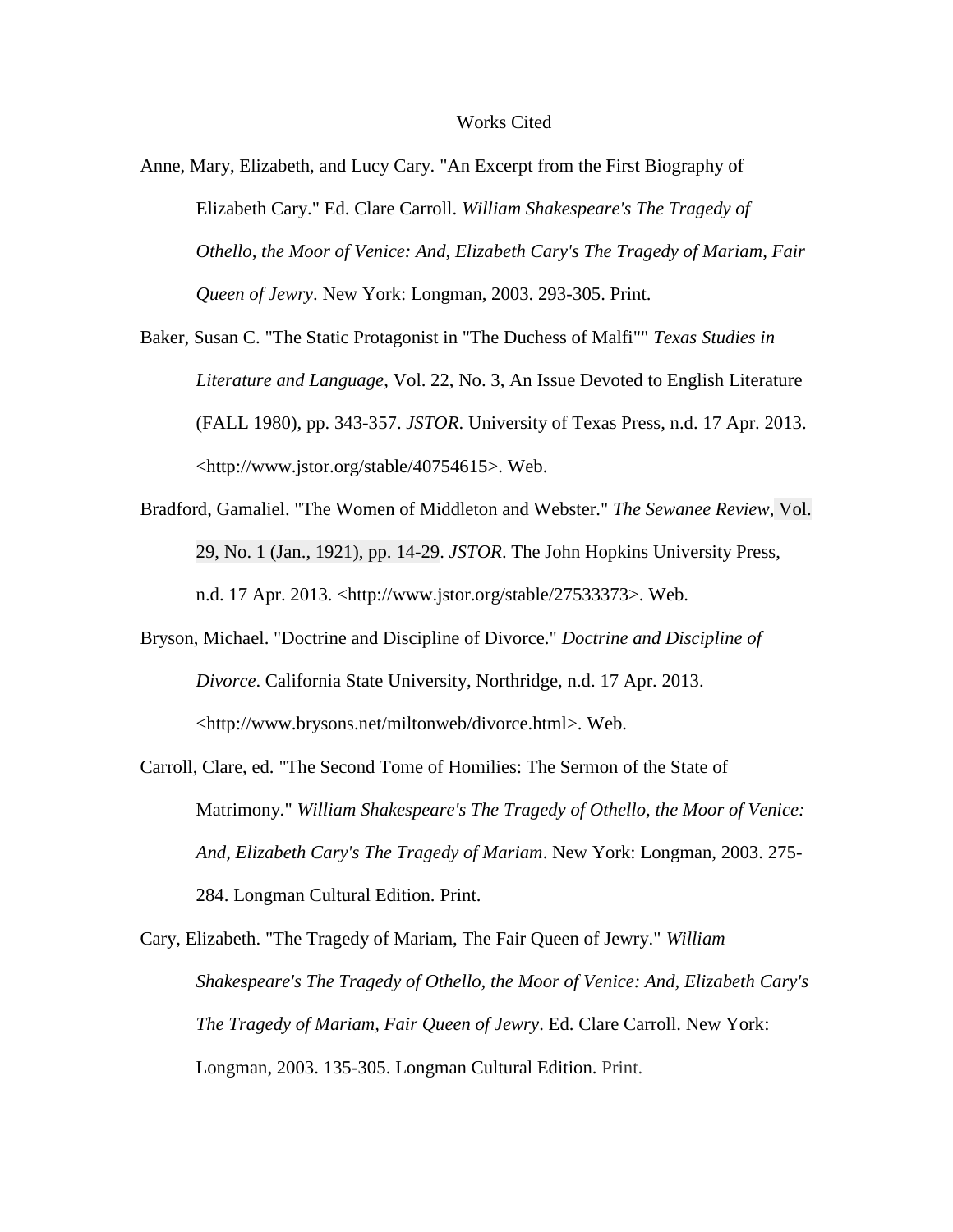- Driscoll, James P. "Integrity of Life in *The Duchess of Malfi*," *Drama Survey*, 6, No. 1. (Spring-Summer 1967), p. 48. Print.
- Gouge, William. *Of Domestical Duties: Eight Treatises*. London: n.p., 1622. *Chapel Library*. 15 Apr. 2013. <http://www.chapellibrary.org/files/archive/pdfother/otddu2.pdf>. Web.
- Gutierrez, Nancy A. "Valuing Mariam: Genre Study and Feminist Analysis," *Tulsa Studies in Women's Literature,* Vol. 10, No. 2 (Autumn 1991), pp. 233-251. 22 May 2013. [http://www.jstor.org.libproxy.library.wmich.edu/stable/464016.](http://www.jstor.org.libproxy.library.wmich.edu/stable/464016) Web.
- Haber, Judith. "It Could Not Choose But Follow: Erotic Logic in *The Changeling.*" *Representations*, Vol. 81, No. 1, pp.79-92 (Winter 2003), University of California Press. 21 May 2013. [http://www.jstor.org.libproxy.library.wmich.edu/stable/10.1525/rep.2003.81.](http://www.jstor.org.libproxy.library.wmich.edu/stable/10.1525/rep.2003.81)

Web.

- Jankowski, Theodora A. *Defining/Confining the Duchess: Negotiating the Female Body in John Webster's "TheDuchess of Malfi."* Studies in Philology, Vol. 87, No. 2 (Spring, 1990), pp. 221-245, University of North Carolina Press, 18 Apr. 2013. <http://www.jstor.org/stable/4174360> Web.
- Lifson, Martha Ronk. "Embodied Morality in "The Duchess of Malfi"" *Pacific Coast Philology* , Vol. 23, No. 1/2 (Nov., 1988), pp. 47-59. *JSTOR*. Pacific Ancient and Modern Langauge Association, n.d. 17 Apr. 2013. <http://www.jstor.org/stable/1316684>. Web.
- Middleton, Thomas, and William Rowley. *The Changeling: Regents Renaissance Drama Series.* Ed. George W. Williams. University of Nebraska Press, 1966. Print.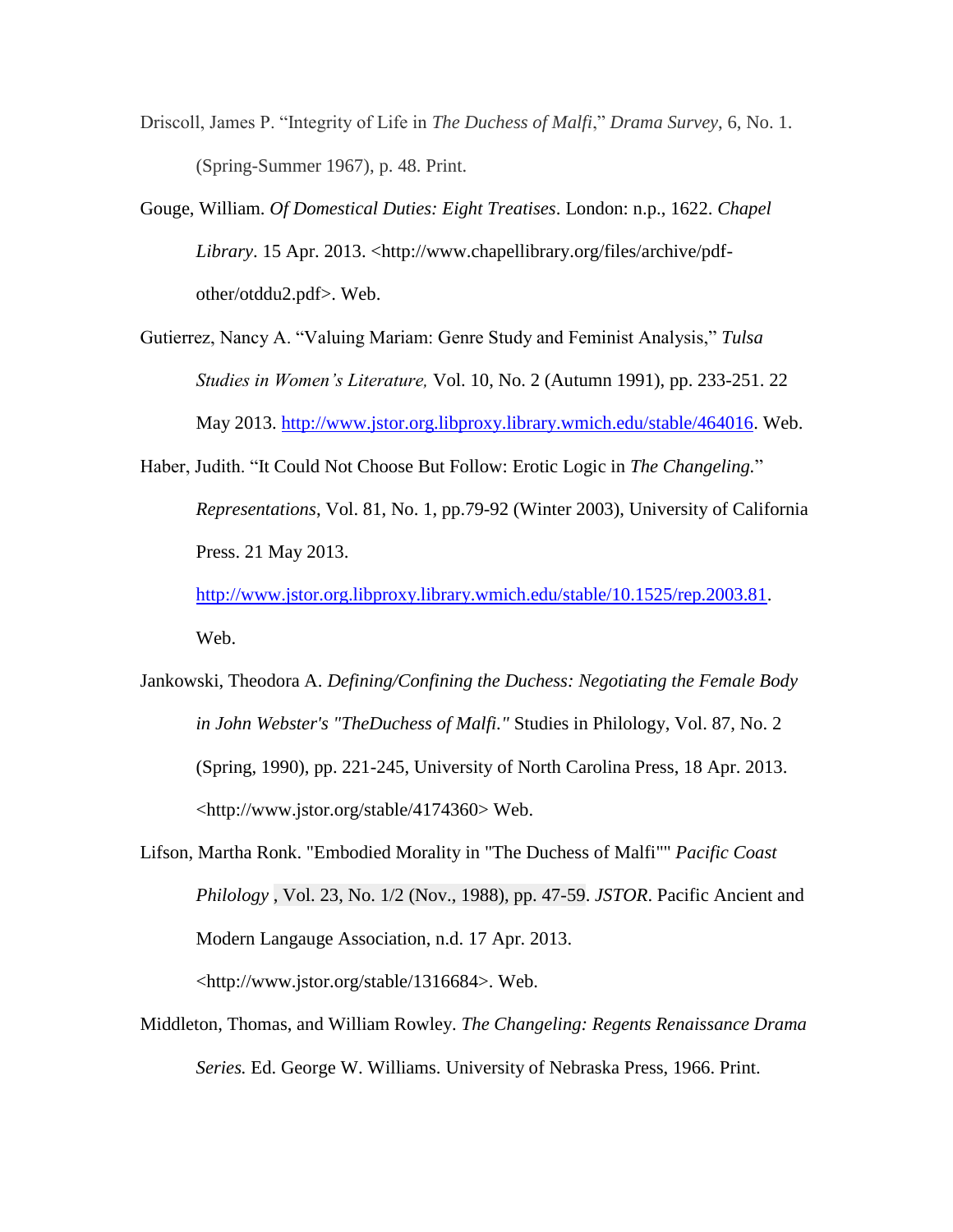Miller, Naomi J. "Domestic Politics in Elizabeth Cary's The Tragedy of Mariam." *JSTOR*. Studies in English Literature, 1500-1900 Vol. 37, No. 2, Tudor and Stuart Drama (Spring, 1997), pp.353-369. Rice University. n.d. 16 Apr. 2013. <http://www.jstor.org/stable/450838>. Web.

- Paul the Apostle. "Ephesians Chapter 5." *The Official King James Bible Online*. N.p., n.d. 16 Apr. 2013. < [http://www.kingjamesbibleonline.org/Ephesians-Chapter-](http://www.kingjamesbibleonline.org/Ephesians-Chapter-5_Original-1611-KJV/)[5\\_Original-1611-KJV/>](http://www.kingjamesbibleonline.org/Ephesians-Chapter-5_Original-1611-KJV/) Web.
- Raber, Karen L. "Gender and Political Subject in The Tragedy of Mariam." *JSTOR*. Studies in English Literature, 1500-1900 Vol. 35, No. 2, Tudor and Stuart Drama (Spring, 1995), pp.321-343. Rice University. n.d. 16 Apr. 2013. <http://www.jstor.org/stable/451028>. Web.
- Shakespeare, William. "The Tragedy of Macbeth." *The Complete Works of William Shakespeare*. N.p., n.d. 16 Apr. 2013. <http://shakespeare.mit.edu/>. Web.
- Slater, Ann Pasternak. "Hypallage, Barley-Break, and The Changeling." *JSTOR*. Oxford University Press, n.d. 17 Apr. 2013. <http://www.jstor.org/stable/515541>. Web.
- Speght, Rachel. "A Muzzle for Melastomus." Ed. Maus E. Katharine, Lewalski K. Barbara, and Stephen Greenblatt. *The Norton Anthology of English Literature*. Vol. 1. New York: Norton, 2006. 1546-1549. Print.
- Swetnam, Joseph. "The Arraignment of Lewd Women." *The Norton Anthology of English Literature*. Ed. Maus E. Katharine, Lewalski K. Barbara, and Stephen Greenblatt. Vol. 1. New York: Norton, 2006. 1544-546. Print.